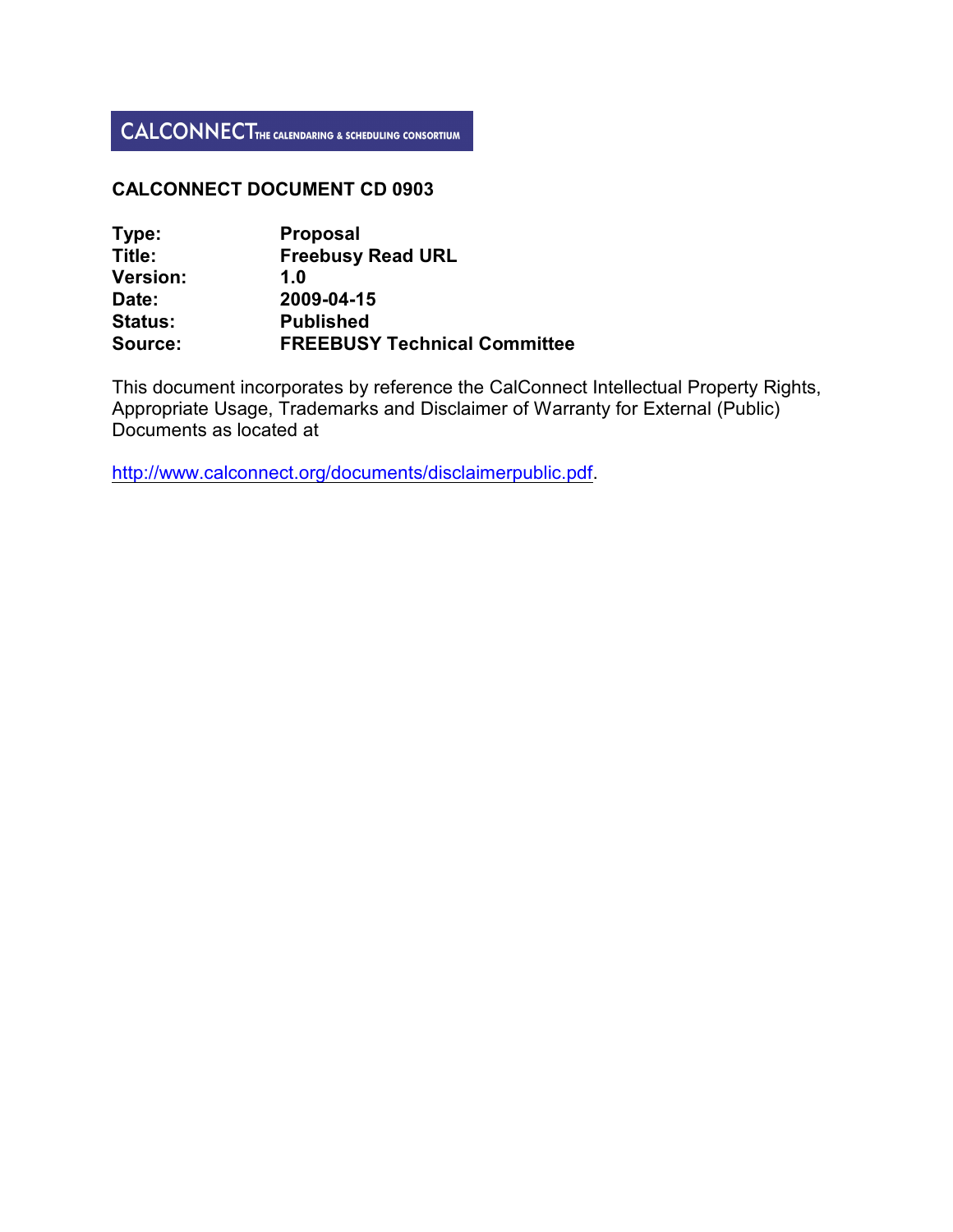<span id="page-1-0"></span>

| <b>CalConnect</b> | E. York       |  |
|-------------------|---------------|--|
|                   | Apple         |  |
|                   | April 9, 2009 |  |

# **Freebusy read URL**

# **Abstract**

This document defines a standardized form of Freebusy read URL to improve interoperability between client and server implementations, while extending the functionality and utility through the use of optional parameters.

# **Table of Contents**

- **[1.](#page-2-0) Introduction**
- **[2.](#page-3-0) Conventions Used in This Document** 
	- **[2.1.](#page-1-0) Glossary of terms**
- **[3.](#page-4-0) Freebusy Read URL**
- **[4.](#page-5-0) URL Query Parameters** 
	- **[4.1.](#page-5-0) start** 
		- **[4.2.](#page-6-0) end**
	- **[4.3.](#page-6-0) period**
	- **[4.4.](#page-7-0) format**
	- **[4.5.](#page-7-0) URL Parameters: Notes**
- **[5.](#page-8-0) URL Identity Parameters** 
	- **[5.1.](#page-8-0) token**
	- **[5.2.](#page-8-0) user**
- **[6.](#page-9-0) HTTP Operations** 
	- **[6.1.](#page-9-0) Response Codes**
- **[7.](#page-10-0) Examples**
- **[8.](#page-13-0) Template URLs**
- **[9.](#page-14-0) IANA Considerations**
- **[10.](#page-14-0) Security Considerations**
- **[11.](#page-15-0) Acknowledgements**
- **[12.](#page-15-0) References** 
	- **[12.1.](#page-15-0) Normative References**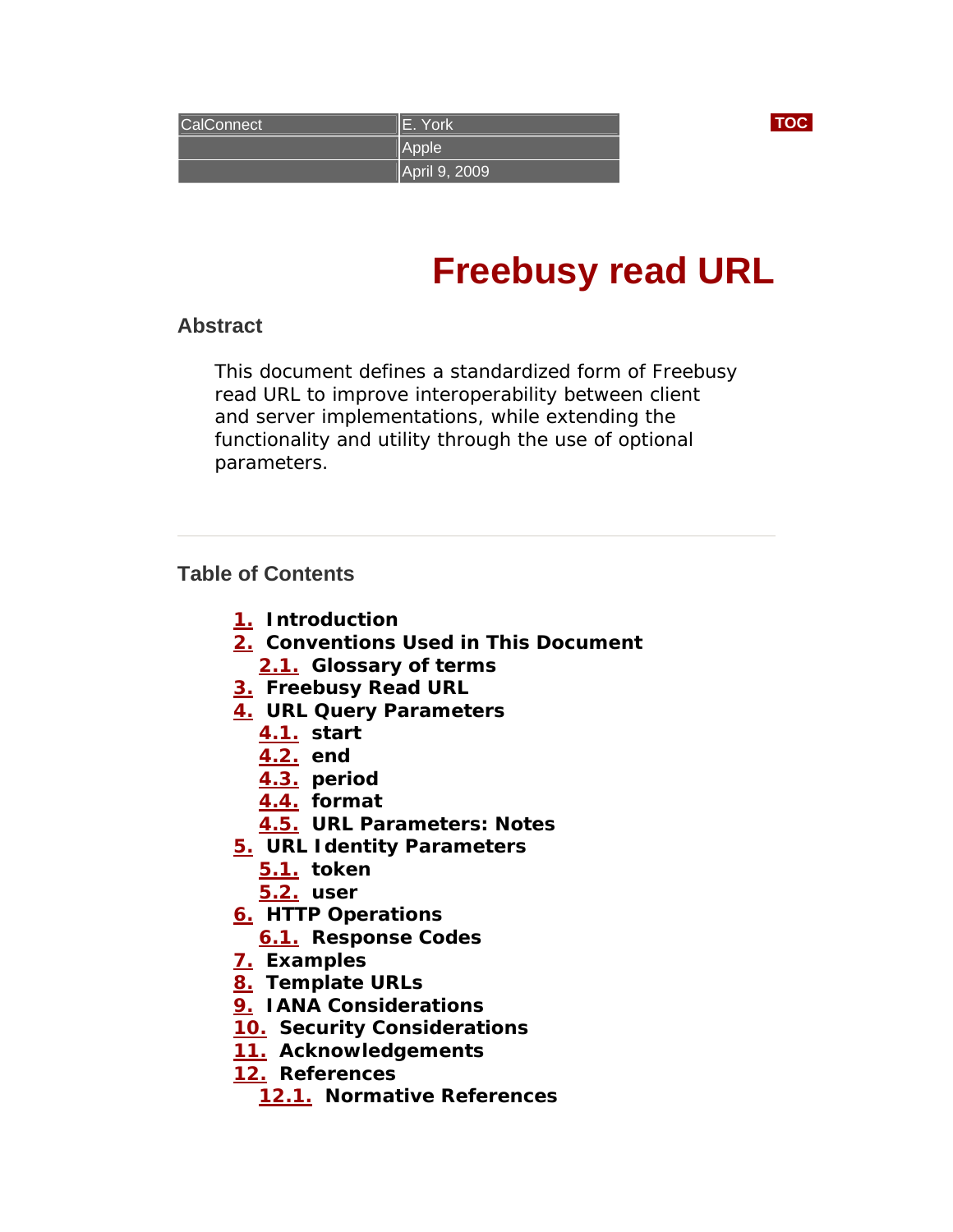# <span id="page-2-0"></span> **[12.2.](#page-16-0) Informative References [§](#page-16-0) Author's Address**

# **1. Introduction [TOC](#page-1-0)**

The foundation of scheduling is the availability of information about those periods when an attendee or resource is available to be scheduled and when that attendee or resource is not available to be scheduled. This information is referred to in calendaring and scheduling as "Freebusy" time, and is most commonly expressed as an **[\[RFC2445\]](#page-16-0)** VFREEBUSY object, which can be a request for Freebusy time, a response to a request, or a published set of busy time.

Calendaring standards, such as **[\[RFC2445\]](#page-16-0)**, **[\[RFC2446\]](#page-16-0)**, **[\[RFC2447\]](#page-16-0)**, **[\[RFC4791\]](#page-16-0)**, and the draft CalDAV Scheduling (http://tools.ietf.org/html/draftdesruisseaux-caldav-sched.txt) provide mechanisms for publishing, retrieving, and interrogating Freebusy status.

Outside these specifications, another mechanism for sharing Freebusy information is widely used - Freebusy URL. Freebusy URL typically allows for the publication and/or retrieval of Freebusy information via HTTP. The exact form of the URL, the specifics of the data actually returned (such as the period, format, etc), and error handling are all proprietary to each product or server. In most instances, a URL is stored, most often in an addressbook of some kind. This does not accommodate requests for Freebusy information across specific periods of time.

Freebusy URL is a weak form of calendar sharing which does not provide for interoperability across the range of calendaring products and services, but it is a very useful form of sharing, nonetheless: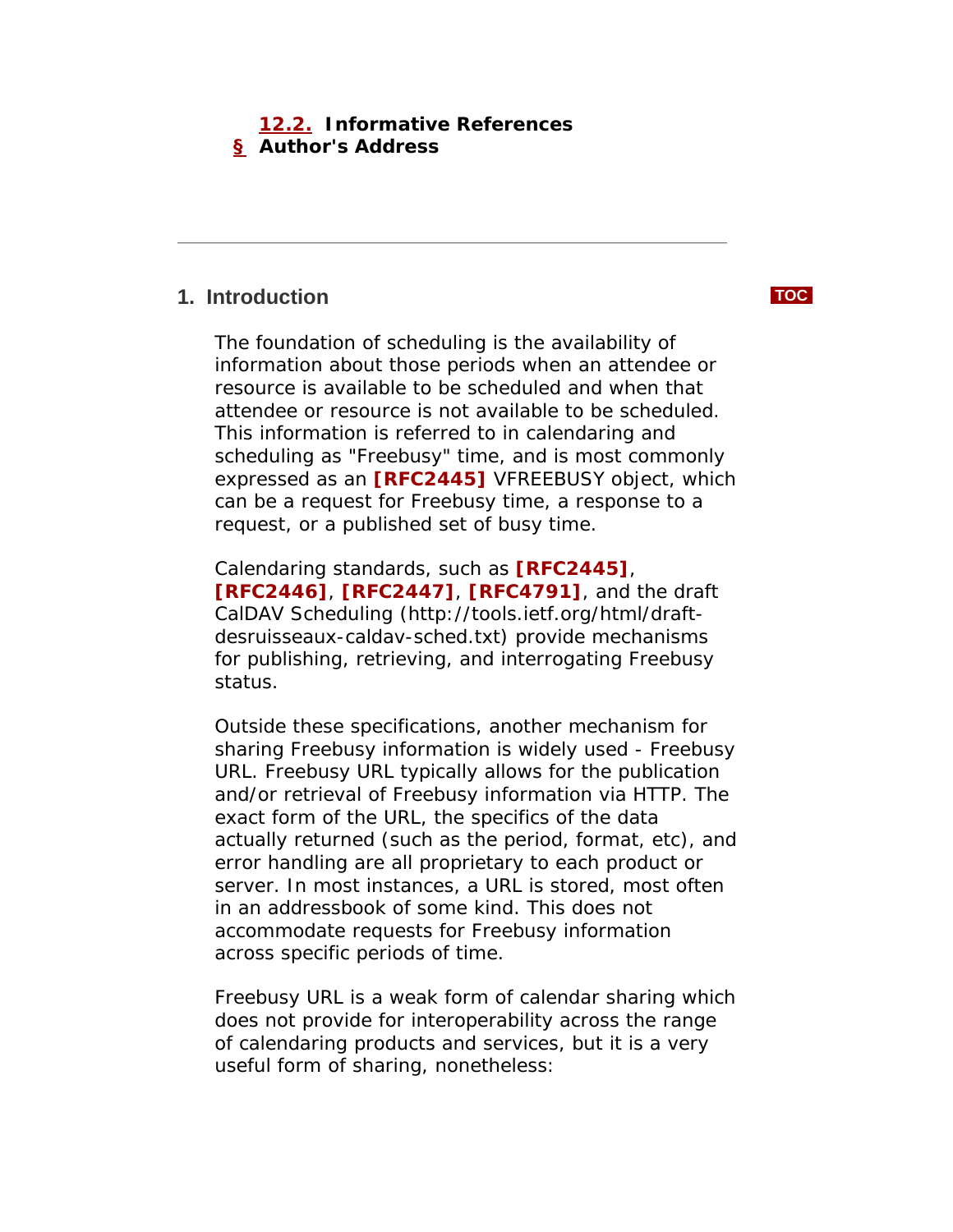- <span id="page-3-0"></span>• It is simple (in many respects)
- It is relatively easy to implement Freebusy URL
- It facilitates scheduling in the non-enterprise, standalone calendaring client scenario.
- •Microsoft Outlook supports a form of Freebusy URL in the "Internet Free/Busy" feature

The objective of this specification is to preserve the simplicity, ease of implementation, and compatibility with Outlook, while providing additional benefits and functionality:

- •Standardize and normalize parameters, using a template approach.
- •Provide greater flexibility and functionality through the use of optional parameters
- •Standardize error handling
- •Allow for strong, weak, and no authentication
- •Standardize formats for returned Freebusy data

Freebusy URL potentially bridges the divide between enterprise calendaring and calendar/scheduling augmentation/aggregation sites, and standalone calendaring clients (no server).

This document deals only with the Freebusy Read URL, used to retrieve Freebusy information from servers. Other documents will describe publishing of Freebusy information and discovery issues.

# **2. Conventions Used in This Document [TOC](#page-1-0)**

The key words "MUST", "MUST NOT", "REQUIRED", "SHALL", "SHALL NOT", "SHOULD", "SHOULD NOT", "RECOMMENDED", "NOT RECOMMENDED", "MAY", and "OPTIONAL" in this document are to be interpreted as described in **[\[RFC2119\]](#page-16-0)**.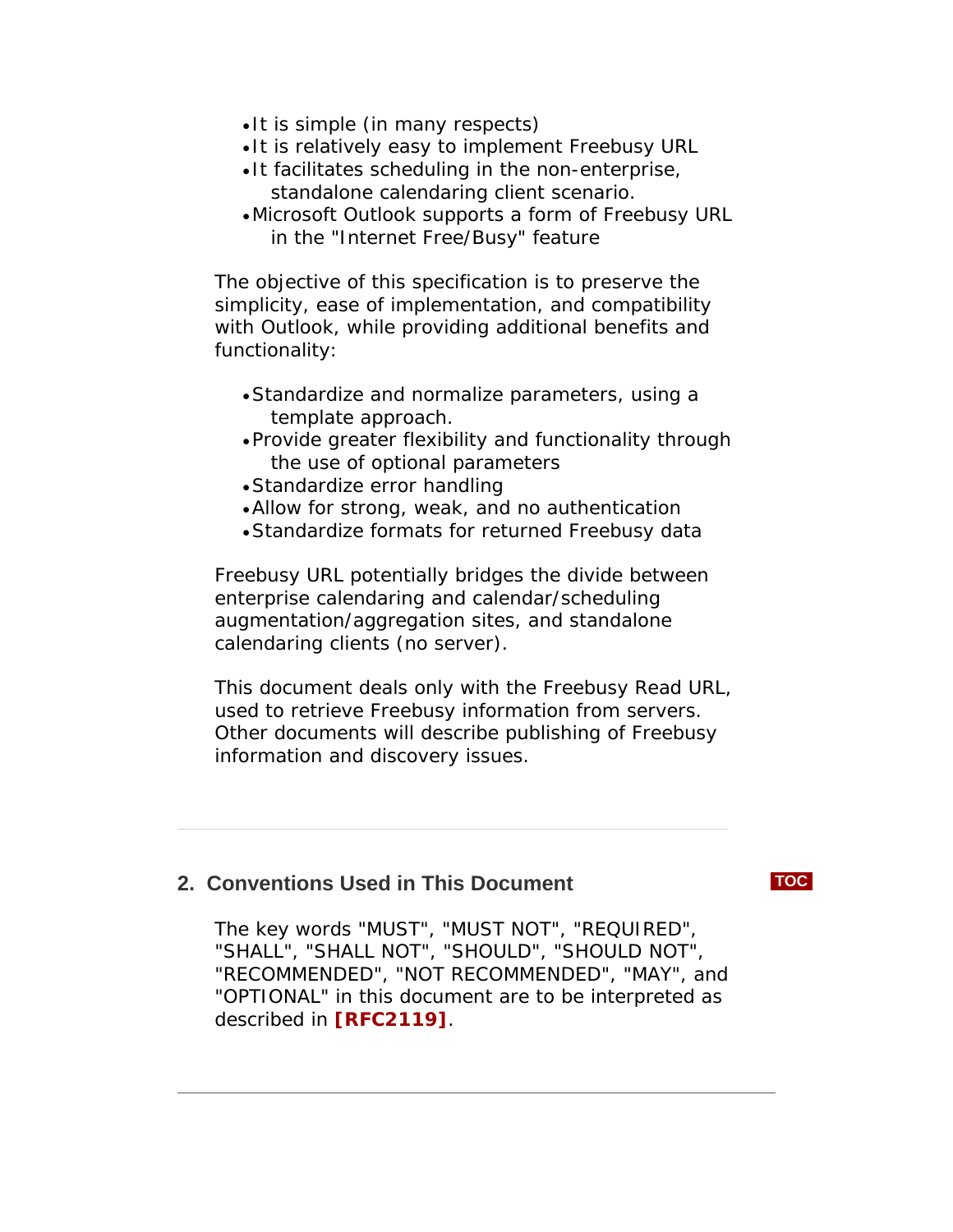<span id="page-4-0"></span>Refer to **[\[CalConnectGlossary\]](#page-16-0)** for the terms used in this document.

# **3. Freebusy Read URL [TOC](#page-1-0)**

The read URL is used to get Freebusy information for a single user. (Note this document does not define a read URL to get the Freebusy information for a group.) A client or user could use this URL by putting it into an FBURL property of a VCARD as defined in Section 2.3.1 of **[\[RFC2739\]](#page-16-0)**, or it could be published in a calFBURL attribute of an LDAP directory record for a user as defined in Section 2.4.4.2 of **[\[RFC2739\]](#page-16-0)**

This document does not address how the URL is obtained, either by the owner of the Freebusy information or by the user of that information.

It is assumed that the owner has some means of obtaining a URL from the calendaring client and that they can transfer it to interested users through some means, such as email.

When the content of a Freebusy URL is accessed, Freebusy information can be returned as VFREEBUSY iCalendar components, as defined by [RFC2445]. Such a VFREEBUSY iCalendar component is not meant to conform to the requirements of VFREEBUSY components in **[\[RFC2446\]](#page-16-0)**. The VFREEBUSY component SHOULD conform to section "4.6.4 Free/Busy Component" of **[\[RFC2445\]](#page-16-0)**. The VFREEBUSY component SHOULD NOT have a METHOD property, a client MUST ignore the METHOD property, if one is present. The VFREEBUSY component MAY follow the publish setting in regards to the ORGANIZER field. A client SHOULD ignore the ORGANIZER field. Since a Freebusy URL can only refer to a single user, a client will already know how to match the requested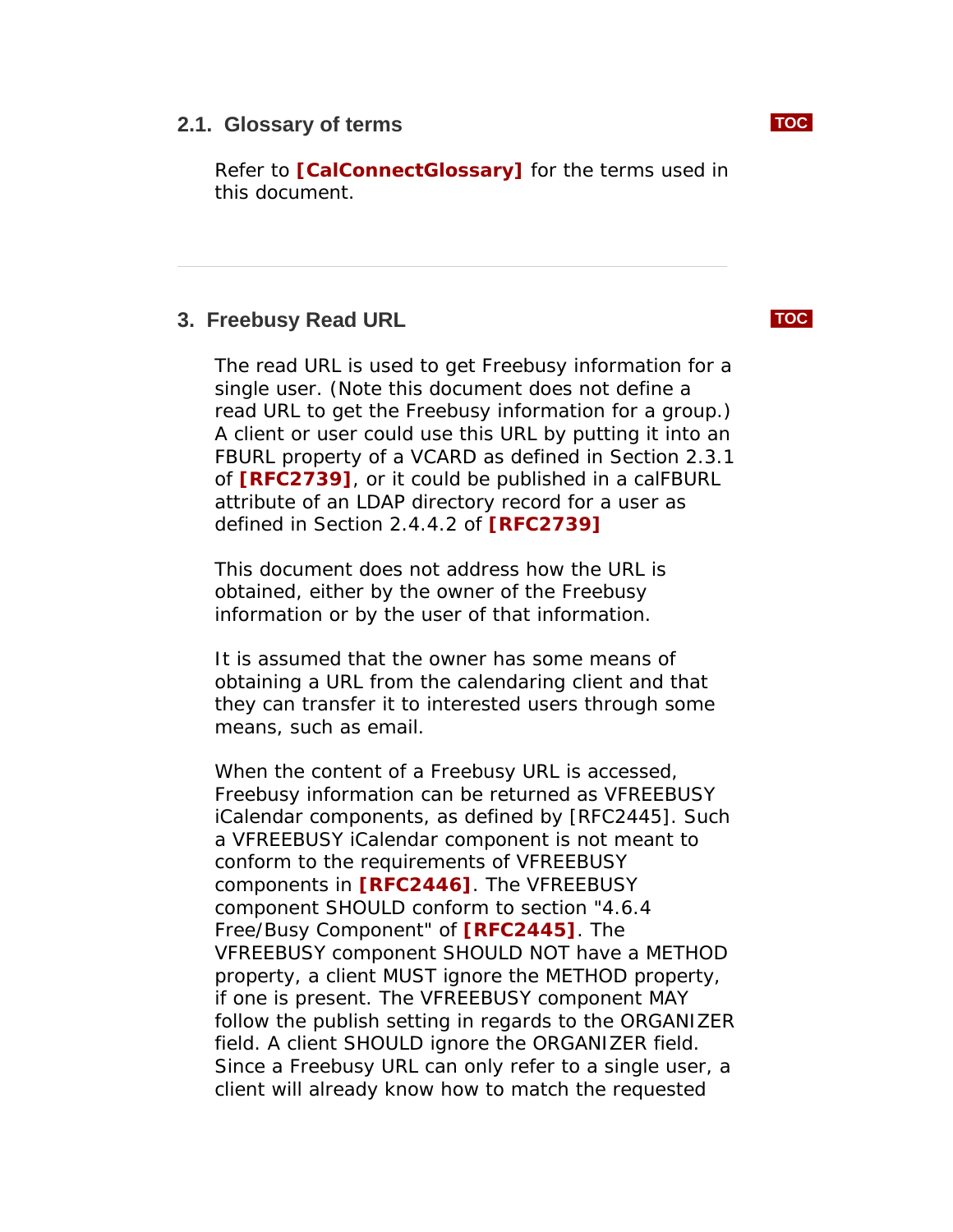<span id="page-5-0"></span>VFREEBUSY component to a user. A server MUST only return a single VFREEBUSY component.

### **4. URL Query Parameters [TOC](#page-1-0)**

These are the recognized parameters for the Freebusy read URL which relate to the desired range and format of the returned data.

None of these parameters are required except for the conditions noted below. Appropriate defaults will be supplied by the server.

Implementation Notes: Date-only start and end times, i.e. a date/time value without a time component (e.g. 20080101), are not supported because time zone support would be required.

### **4.1. start [TOC](#page-1-0)**

Default:

The default value is left up to the server. It may be the current day, start of the current month, etc.

### Description:

Specifies the start date for the Freebusy data. The server is free to ignore this value and return data in any time range. The client must check the data for the returned time range.

### Format:

A profile of an **[\[RFC3339\]](#page-16-0)** Date/Time. Fractional time is not supported. The server MUST support the expanded version e.g. 2007-01-02T13:00:00-08:00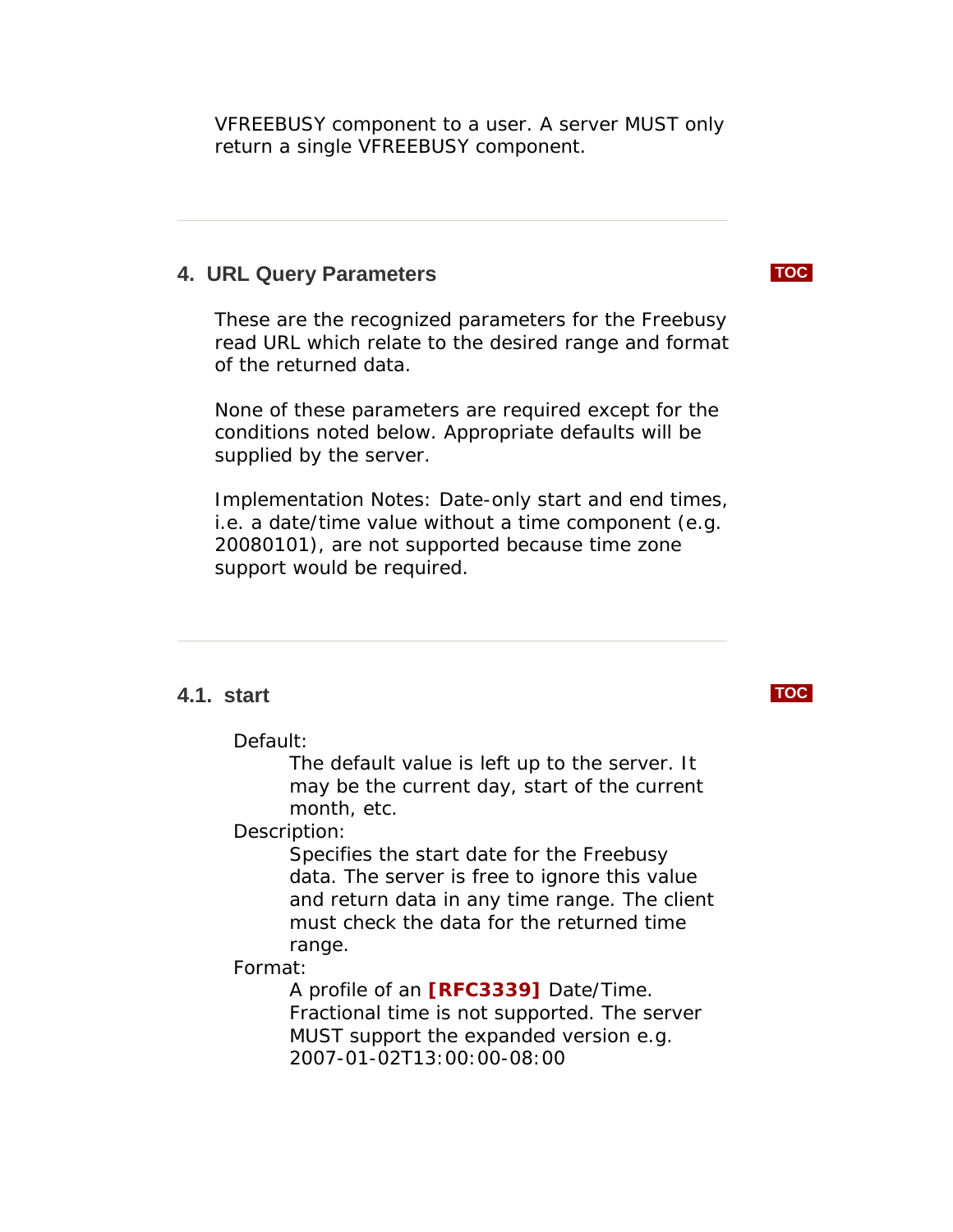It is up to the server to interpret local date/times.

### <span id="page-6-0"></span>Example:

2007-02-03T15:30:00-0800

2007-12-01T10:15:00Z

Notes:

Specifying only a start date/time without specifying an end-date/time or period should be interpreted as in **[\[RFC2445\]](#page-16-0)**. The effective period should cover the remainder of that day.

Date-only values are disallowed as the server cannot determine the correct start of the day. Only UTC or date/time with offset values are permitted.

# **4.2. end [TOC](#page-1-0)**

Default: Same as start Description: Specifies the end date for the Freebusy data. The server is free to ignore this value. Format: Same as start Example: Same as start

### **4.3. period [TOC](#page-1-0)**

Default:

The default value is left up to the server. The recommended value is "P42D".

Description:

Specifies the amount of Freebusy data to return. A client cannot specify both a period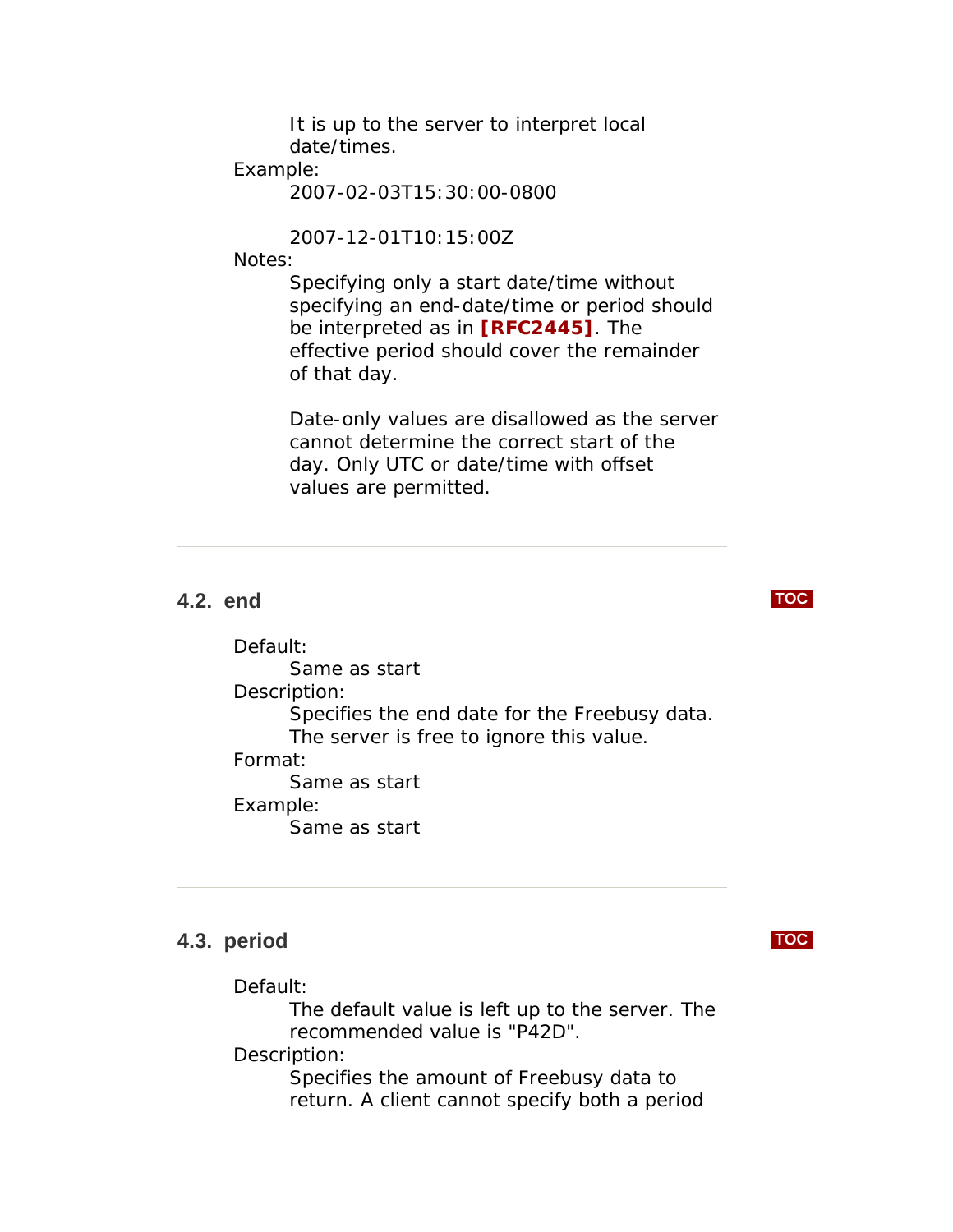<span id="page-7-0"></span>and an end date. Period is relative to the start parameter. Format: An RFC 2445 Duration as defined in section 4.3.6 of **[\[RFC2445\]](#page-16-0)** Example: P42D

### **4.4. format [TOC](#page-1-0)**

Default:

"text/calendar"

Description:

Specifies the output format as a MIME type. A server MUST support the default "text/calendar" which will return a VFREEBUSY object. Support for other formats is optional.

### Format:

A MIME type

### Example:

text/calendar

text/html (This format is intended to be viewed by a user in a browser)

Notes:

We anticipate future support for XML and JSON formats.

# **4.5. URL Parameters: Notes [TOC](#page-1-0)**

The server is free to ignore the start, end and period parameters. It is recommended that the server return at least 6 weeks of data from the current day.

A client MUST check the time range in the VFREEBUSY response as a server may return a different time range than the requested range.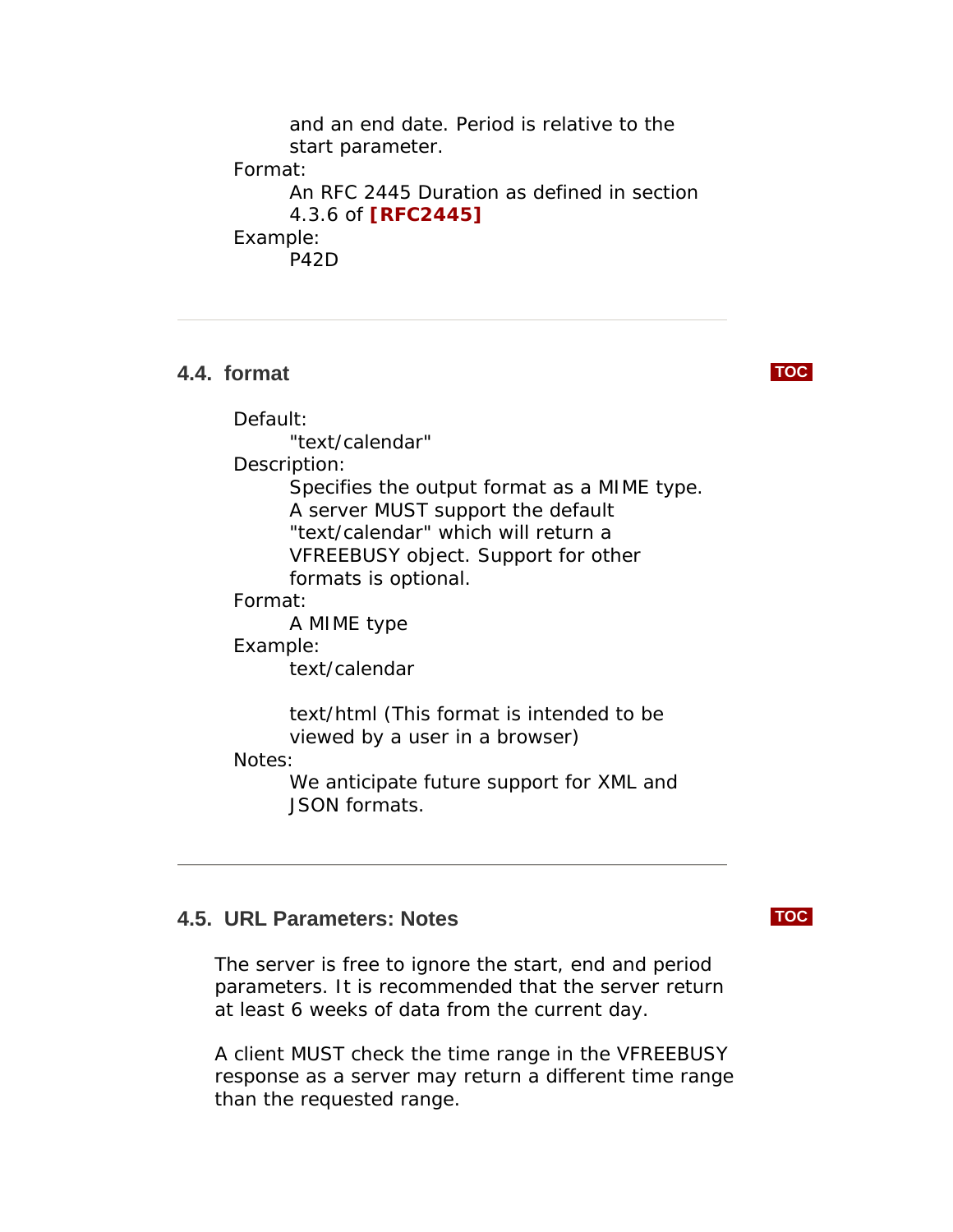# <span id="page-8-0"></span>**5. URL Identity Parameters [TOC](#page-1-0)**

These are the recognized parameters for the Freebusy read URL which deal with the identity of the requestor and the user for whom freebusy data is being requested and the security of the transaction. These parameters may be encoded in a URL or as query parameters as defined in **[Section 8](#page-13-0)**

Some services may require the presence of a token and/or the user parameter as a form of low-level security.

# **5.1. token [TOC](#page-1-0)**

Default: None Description: An opaque token that will be recognized by the server. It is generally used for authentication and access control. Format: A URL encoded string. Example: XfHG65hsjF43

### **5.2. user [TOC](#page-1-0)**

Default: None Description:

A token representing the target user of this Freebusy request. This token may also be referred to as a "userid". It is expected that

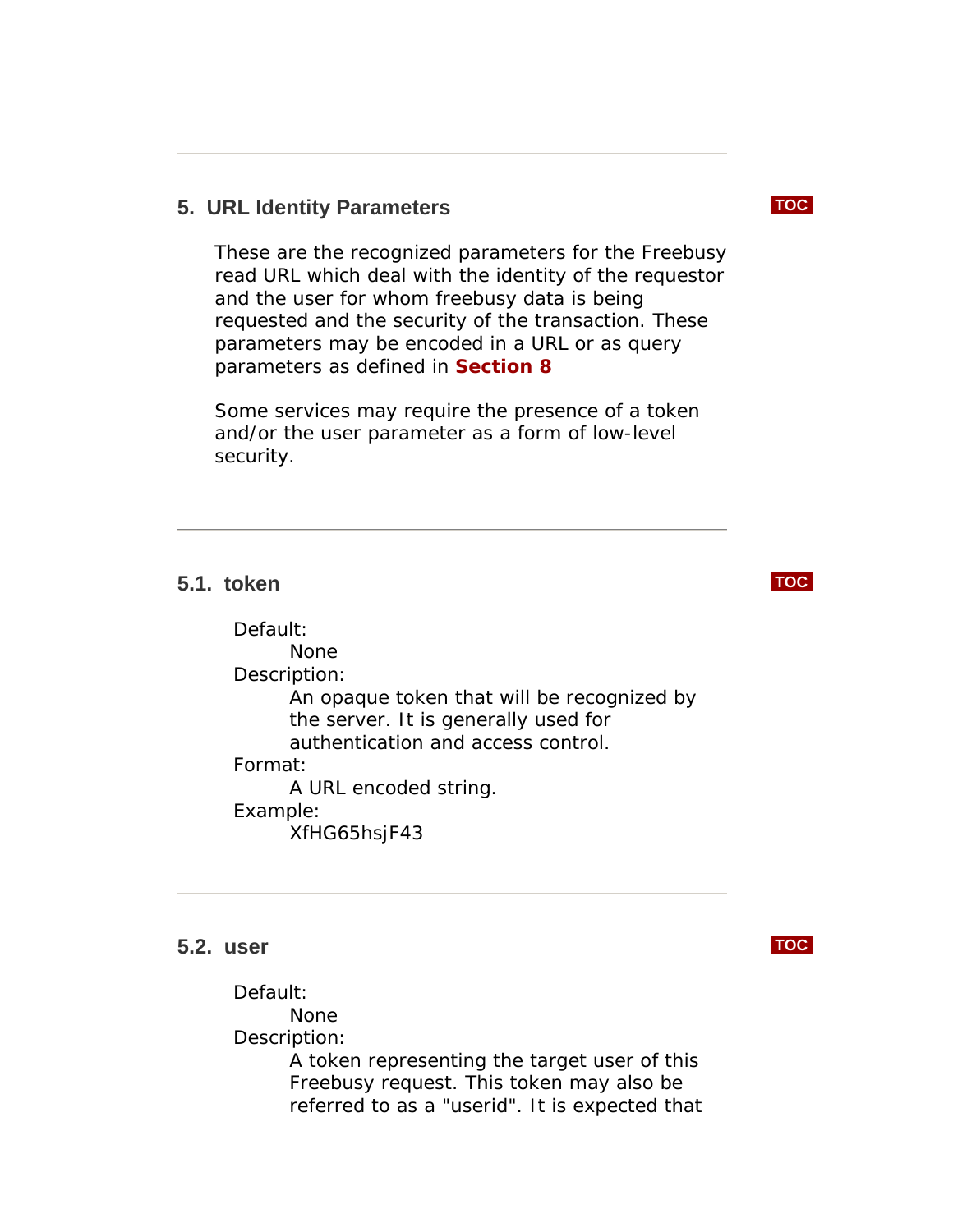some services will use a token which appears to be an email address.

<span id="page-9-0"></span>Format:

A UTF-8 URL encoded string.

Example:

user1@example.com

user%201@example.com

jdhdyerhdk (a userid may be an opaque token.)

# **6. HTTP Operations [TOC](#page-1-0)**

The server SHOULD return an Etag response header for a successful GET request targeting a Freebusy read URL. Clients MAY use the Etag response header value to do subsequent "conditional" GET requests that will avoid re-sending the Freebusy data again if it has not changed.

The read URL is only valid when used with an **[HTTP](#page-16-0)  [GET](#page-16-0)** [RFC2616].

# **6.1. Response Codes [TOC](#page-1-0)**

Below are the typical status codes returned by a GET request targeting a Freebusy URL. Note that other HTTP status codes not listed here might also be returned by a server.

# **Status Code Message**

200 OK

302 Redirect

400 Start parameter could not be understood / End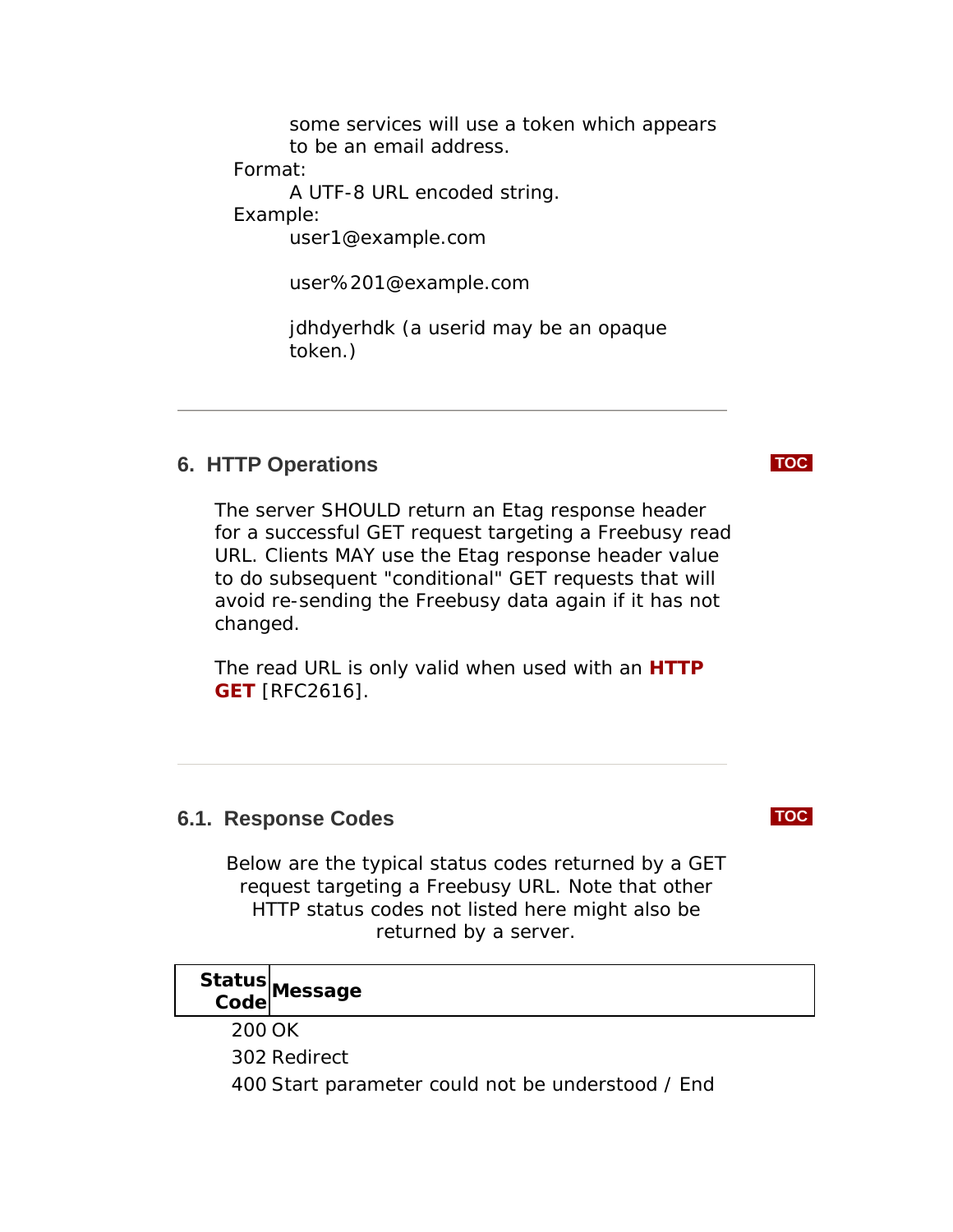parameter could not be understood / Period parameter could not be understood

- <span id="page-10-0"></span>401 Unauthorized
- 403 Forbidden
- 404 The data for the requested userid is not currently available, but may be available later.
- 406 The requested format in the Format parameter is not supported.
- 410 The data for the requested userid is no longer available 500 General server error

# **7. Examples [TOC](#page-1-0)**

The following are examples of URLs used to retrieve Freebusy data for a user:

```
http://www.example.com/freebusy/user1@example.co
m? 
      start=2007-09-01T00:00:00-08:00&end=2007-
09-31T00:00:00-08:00 
http://www.example.com/freebusy/user1@example.co
m? 
       start=2007-09-01T00:00:00-08:00& 
       end=2007-09-31T00:00:00-08:00& 
       format=text/calendar 
http://www.example.com/calendar/user1@example.co
m? 
       start=2007-09-01T00:00:00-08:00& 
       end=2007-09-31T00:00:00-08:00& 
       format=text/javascript 
http://www.example.com/freebusy/user1@example.co
m
```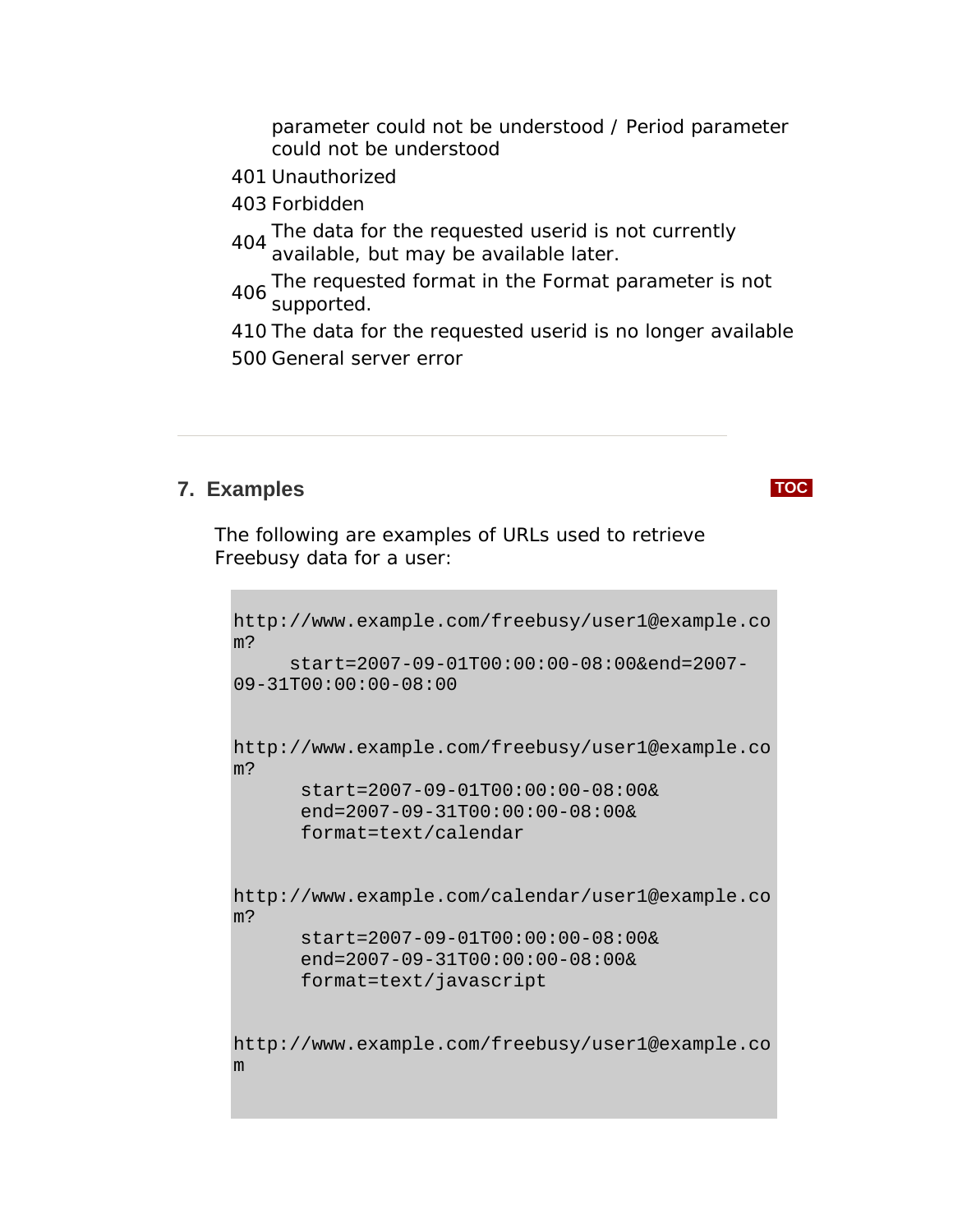```
http://www.example.com/freebusy?user=user1@examp
le.com& 
       amp;token=xcsfdgetdh& 
       start=2008-01-01T00:00:00Z&end=2008-12-
31T00:00:00Z 
http://www.example.com/freebusy?user=user%201@ex
ample.com& 
       start=2008-01-01T00:00:00Z&end=2008-12-
31T00:00:00Z
```
The following are examples of URLs used to retrieve Freebusy data for a user where the userid has been obfuscated:

```
 http://www.example.com/freebusy/cbGf65Rfh? 
       start=2007-09-01T00:00:00-08:00& 
       end=2007-09-31T00:00:00-08:00& 
       format=text/calendar 
http://www.example.com/calendar/freebusy/cbGf65R
fh
```
Some Request/Response Examples:

An URL with no query parameters:

>> Request <<

```
GET /freebusy/bernard/ HTTP/1.1 
Host: www.example.com
```
>> Response <<

```
HTTP/1.1 200 OK 
Content-Type: text/calendar; charset="utf-8" 
Content-Length: xxxx 
BEGIN:VCALENDAR 
VERSION:2.0 
PRODID:-//Example Corp.//CalDAV Client//EN 
BEGIN:VFREEBUSY 
ORGANIZER;CN="Bernard 
Desruisseaux":mailto:bernard@example.com
```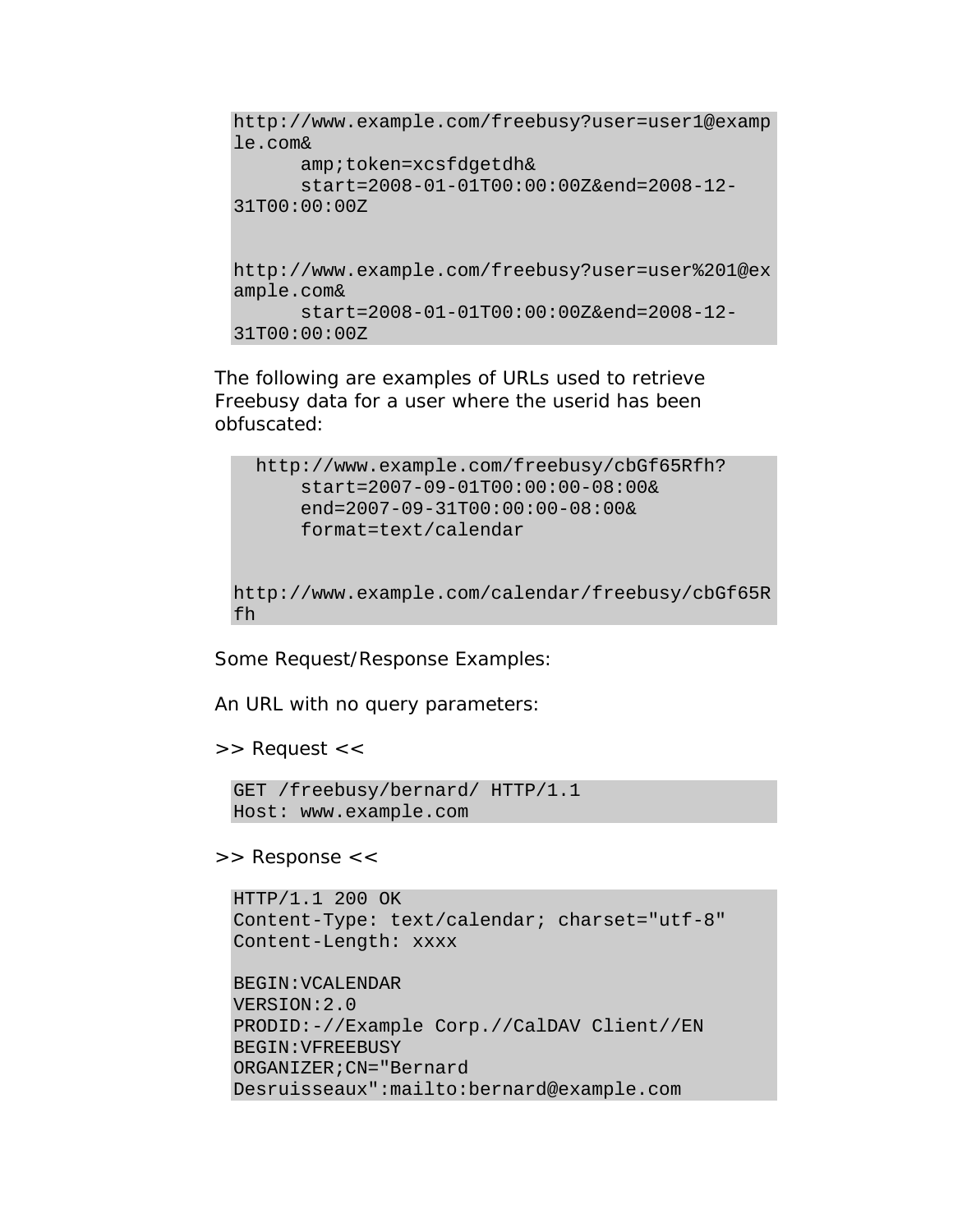UID:76ef34-54a3d2@example.com DTSTAMP:20050530T123421Z DTSTART:20060101T000000Z DTEND:20060108T000000Z FREEBUSY:20050531T230000Z/20050601T010000Z FREEBUSY;FBTYPE=BUSY-TENTATIVE:20060102T100000Z/20060102T120000Z FREEBUSY:20060103T100000Z/20060103T120000Z FREEBUSY:20060104T100000Z/20060104T120000Z FREEBUSY;FBTYPE=BUSY-UNAVAILABLE:20060105T100000Z/20060105T120000Z FREEBUSY:20060106T100000Z/20060106T120000Z END:VFREEBUSY END:VCALENDAR

An URL with start and end parameters:

```
>> Request <<
```

```
GET /freebusy/user1@example.com?start=2007-09-
01T00:00:00-08:00&end=2007-09-31T00:00:00-08:00 
HTTP/1.1 
Host: www.example.com
```
>> Response <<

```
HTTP/1.1 200 OK 
Content-Type: text/calendar; charset="utf-8" 
Content-Length: xxxx 
BEGIN:VCALENDAR 
VERSION:2.0 
PRODID:-//Example Corp.//CalDAV Client//EN 
BEGIN:VFREEBUSY 
ORGANIZER: 
UID:76ef34-54a3d3@example.com 
DTSTAMP:20070905T100000Z 
DTSTART:20070901T080000Z 
DTEND:20070931T080000Z 
FREEBUSY:20070903T230000Z/20070904T010000Z 
FREEBUSY;FBTYPE=BUSY-
TENTATIVE:20070906T100000Z/20070906T120000Z 
FREEBUSY:20070908T100000Z/20070908T120000Z 
FREEBUSY:20070909T100000Z/20070909T120000Z 
FREEBUSY;FBTYPE=BUSY-
UNAVAILABLE:20070915T100000Z/20070917T120000Z 
FREEBUSY:20070920T100000Z/20070922T120000Z
```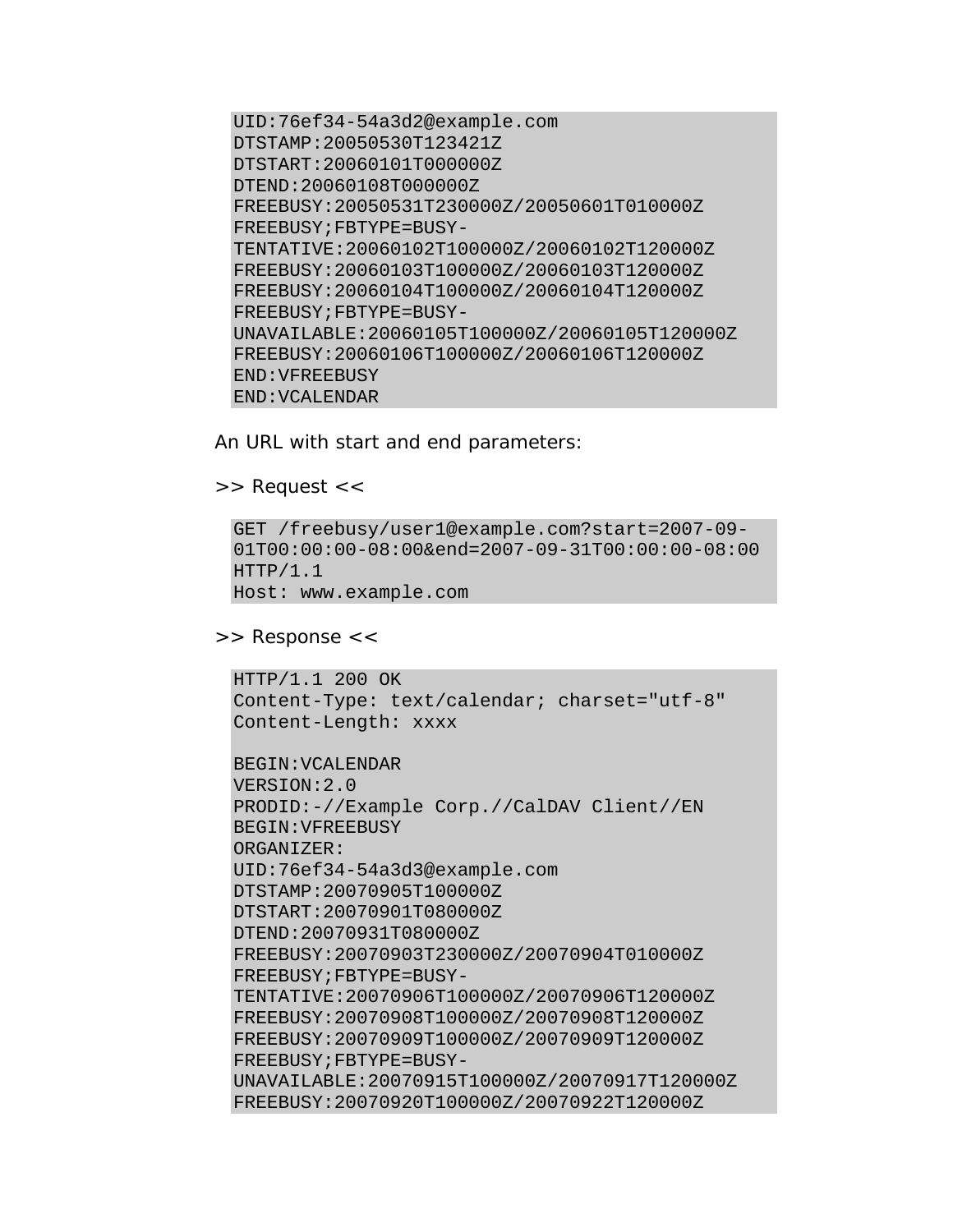```
END:VFREEBUSY 
END:VCALENDAR
```
An URL for which the server does not have any data for that user:

```
>> Request <<
```

```
GET /freebusy/user1@example.com?start=2012-12-
01T00:00:00-08:00&end=2012-12-31T00:00:00-08:00 
HTTP/1.1Host: www.example.com
```
>> Response <<

HTTP/1.1 404 No Data

# **8. Template URLs [TOC](#page-1-0)**

In some cases, it may be useful for a client to understand the structure of the read URLs. One such example is a CalDAV server that publishes Freebusy data for an entire group of users.

Template URLs are defined in a draft specification available at **[URI-Templates](http://bitworking.org/projects/URI-Templates/draft-gregorio-uritemplate-00.html)**. A client can request a read template URL that the client can then use to create normal, i.e. non template, URLs for different users on the same Freebusy server.

The following table defines those keys clients must understand to successfully build a URL from a template.

| Template<br>KeyMeaning |                                                                  |
|------------------------|------------------------------------------------------------------|
|                        | userid The full userid such as "user1@example.com"               |
|                        | user A userid without a domain, such as "user1"                  |
|                        | domain The domain part of a userid, such as domain "example.com" |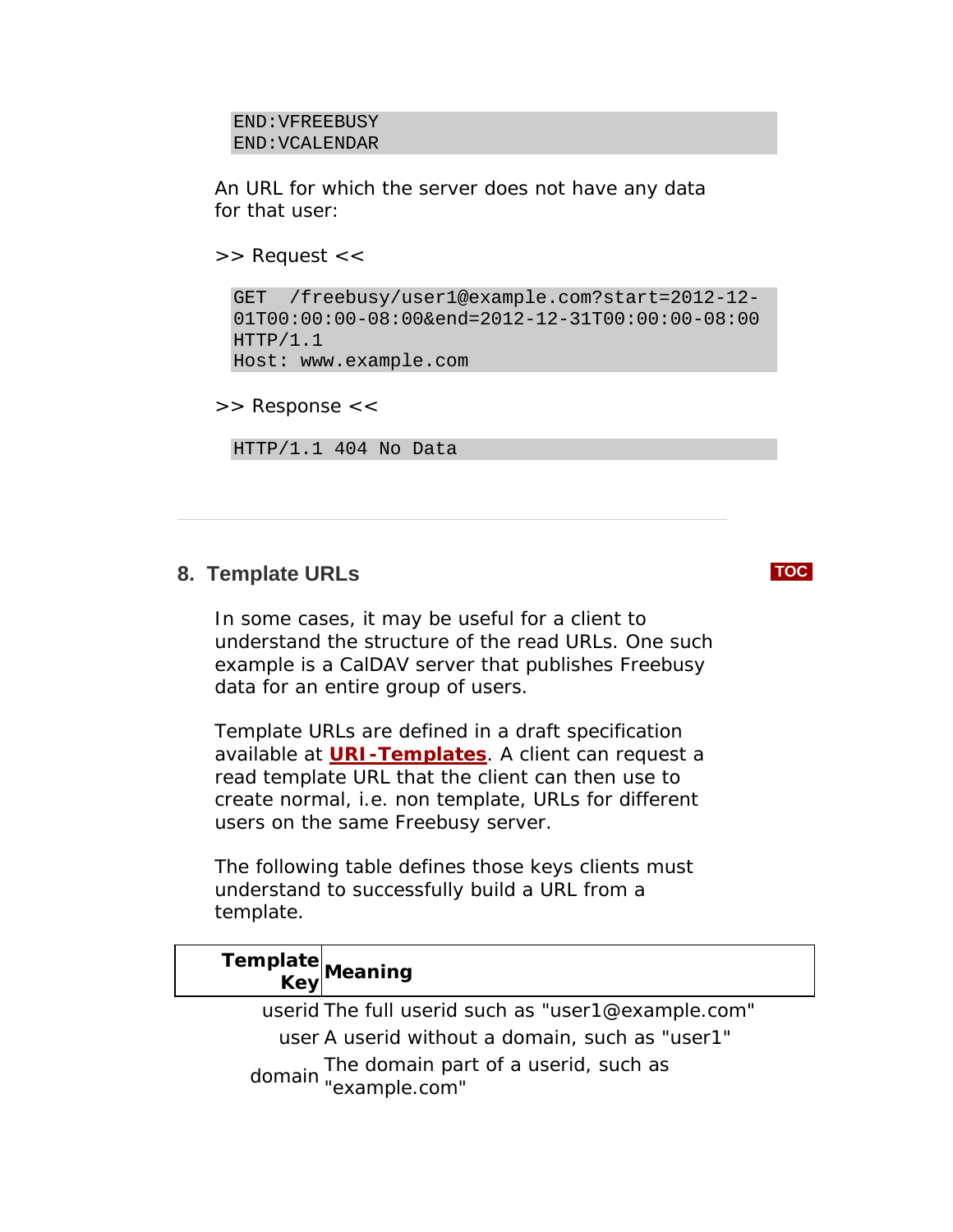<span id="page-14-0"></span>token An auth token that identifies the requesting user.

# **9. IANA Considerations [TOC](#page-1-0)**

This document does not require any actions on the part of IANA.

### **10. Security Considerations [TOC](#page-1-0)**

For servers using the token approach for authentication, the token should be considered private. A client should take steps to safeguard the token. The token approach isn't perfect security; a token could become more widely distributed than intended or anticipated.

Servers SHOULD provide a means for token values to be automatically or manually expired.

Services SHOULD consider obfuscating the userid in a Freebusy URL. A service SHOULD prevent a client from probing for vaild userids which might reveal private infomation about users such as their email address. A server MAY return an HTTP 404 error rather than an HTTP 403 error when the requester does not have permission to view the Freebusy information of the requested user.

Servers MAY support HTTP Authentication **[\[RFC2616\]](#page-16-0)** for access to the Freebusy URL content.

HTTP protocol transactions are sent in the clear over the network unless protection from snooping is negotiated. This can be accomplished by use of TLS, as defined in **[\[RFC2818\]](#page-16-0)**. In particular, HTTP Basic authentication, as defined in **[\[RFC2616\]](#page-16-0)**, MUST NOT be used unless TLS is in effect.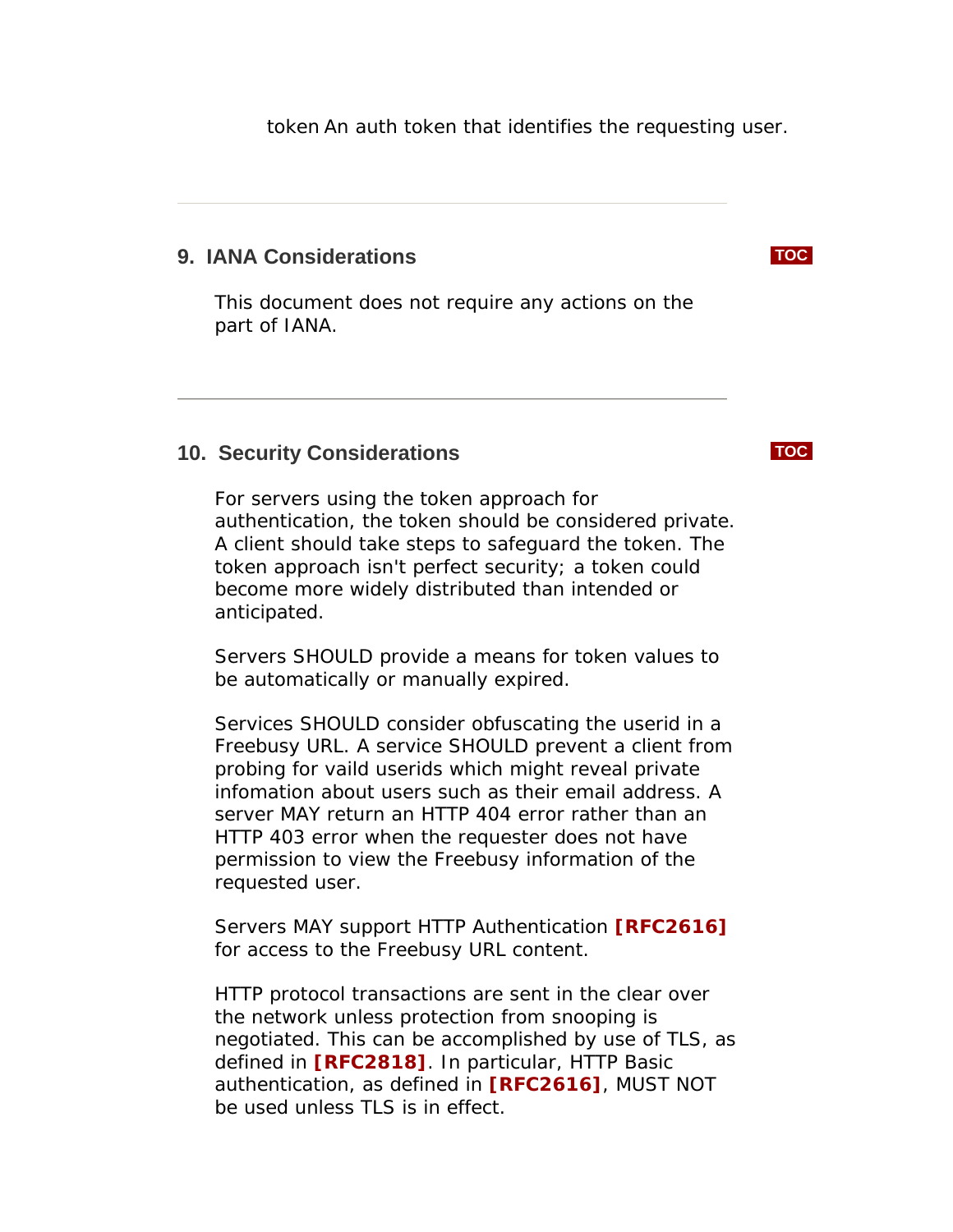<span id="page-15-0"></span>Servers MUST take adequate precautions to ensure that clients cannot consume excessive server resources (CPU, memory, disk, etc.) through intentionally malicious requests. For example, a request may be made for an inappropriate amount of time, e.g. 100 years. A server is free to fail such a request.

When rolling up Freebusy information, more information than necessary about a user's events is exposed if busy periods overlap or are adjacent (this tells the client requesting the Freebusy information that the calendar owner has at least two events, rather than knowing only that the calendar owner has one or more events during the busy period).

Thus, a conservative approach to calendar data privacy would have servers always coalesce such busy periods when they are the same type. Security considerations described in iCalendar **[\[RFC2445\]](#page-16-0)** and iTIP **[\[RFC2446\]](#page-16-0)** are also applicable.

# **11. Acknowledgements [TOC](#page-1-0)**

The author would like to thank the members of the Calendaring and Scheduling Consortium Freebusy technical committee and the following individuals for contributions: Gary Schwartz, Michael Douglass, Cyrus Daboo.

**12. References [TOC](#page-1-0)**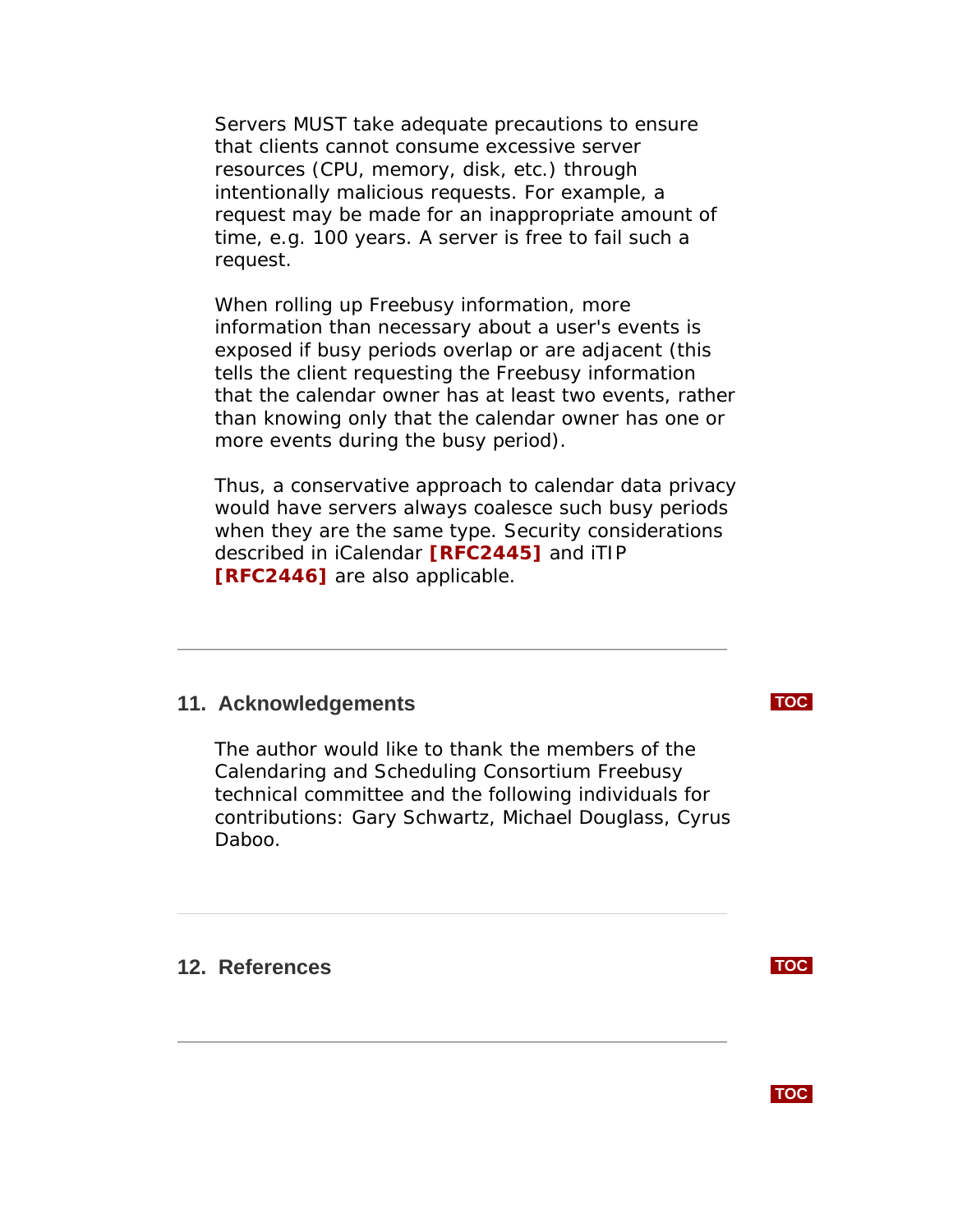### <span id="page-16-0"></span>**12.1. Normative References**

- **[RFC2119] [Bradner, S.](mailto:sob@harvard.edu)**, "**[Key words for use in RFCs to](http://tools.ietf.org/html/rfc2119) Indicate Requirement [Levels](http://tools.ietf.org/html/rfc2119)**," BCP 14, RFC 2119, March 1997 (**[TXT](ftp://ftp.isi.edu/in-notes/rfc2119.txt)**, **[HTML](http://xml.resource.org/public/rfc/html/rfc2119.html)**, **[XML](http://xml.resource.org/public/rfc/xml/rfc2119.xml)**).
- **[RFC2445] [Dawson, F.](mailto:Frank_Dawson@Lotus.com)** and **[Stenerson, D.](mailto:deriks@Microsoft.com)**, "**[Internet Calendaring and](http://tools.ietf.org/html/rfc2445)  [Scheduling Core Object Specification \(iCalendar\)](http://tools.ietf.org/html/rfc2445)**," RFC 2445, November 1998 (**[TXT](ftp://ftp.isi.edu/in-notes/rfc2445.txt)**, **[HTML](http://xml.resource.org/public/rfc/html/rfc2445.html)**, **[XML](http://xml.resource.org/public/rfc/xml/rfc2445.xml)**).
- **[RFC2446] [Silverberg, S.](mailto:stevesil@Microsoft.com)**, **[Mansour, S.](mailto:sman@netscape.com)**, **[Dawson, F.](mailto:Frank_Dawson@Lotus.com)**, and **[R. Hopson](mailto:rhopson@on.com)**, "**[iCalendar Transport-Independent Interoperability Protocol](http://tools.ietf.org/html/rfc2446)  [\(iTIP\) Scheduling Events, BusyTime, To-dos and Journal](http://tools.ietf.org/html/rfc2446)  [Entries](http://tools.ietf.org/html/rfc2446)**," RFC 2446, November 1998 (**[TXT](ftp://ftp.isi.edu/in-notes/rfc2446.txt)**, **[HTML](http://xml.resource.org/public/rfc/html/rfc2446.html)**, **[XML](http://xml.resource.org/public/rfc/xml/rfc2446.xml)**).
- **[RFC2447] [Dawson, F.](mailto:fdawson@earthlink.net)**, **[Mansour, S.](mailto:sman@netscape.com)**, and **[S. Silverberg](mailto:stevesil@Microsoft.com)**, "**[iCalendar Message-](http://tools.ietf.org/html/rfc2447)[Based Interoperability Protocol \(iMIP\)](http://tools.ietf.org/html/rfc2447)**," RFC 2447, November 1998 (**[TXT](ftp://ftp.isi.edu/in-notes/rfc2447.txt)**, **[HTML](http://xml.resource.org/public/rfc/html/rfc2447.html)**, **[XML](http://xml.resource.org/public/rfc/xml/rfc2447.xml)**).
- **[RFC2616] [Fielding, R.](mailto:fielding@ics.uci.edu)**, **[Gettys, J.](mailto:jg@w3.org)**, **[Mogul, J.](mailto:mogul@wrl.dec.com)**, **[Frystyk, H.](mailto:frystyk@w3.org)**, **[Masinter, L.](mailto:masinter@parc.xerox.com)**, **[Leach, P.](mailto:paulle@microsoft.com)**, and **[T. Berners-Lee](mailto:timbl@w3.org)**, "**[Hypertext Transfer Protocol --](http://tools.ietf.org/html/rfc2616) [HTTP/1.1](http://tools.ietf.org/html/rfc2616)**," RFC 2616, June 1999 (**[TXT](ftp://ftp.isi.edu/in-notes/rfc2616.txt)**, **[PS](ftp://ftp.isi.edu/in-notes/rfc2616.ps)**, **[PDF](ftp://ftp.isi.edu/in-notes/rfc2616.pdf)**, **[HTML](http://xml.resource.org/public/rfc/html/rfc2616.html)**, **[XML](http://xml.resource.org/public/rfc/xml/rfc2616.xml)**).
- **[RFC2818]** Rescorla, E., "**[HTTP Over TLS](http://tools.ietf.org/html/rfc2818)**," RFC 2818, May 2000 (**[TXT](ftp://ftp.isi.edu/in-notes/rfc2818.txt)**).
- **[RFC3339] [Klyne, G., Ed.](mailto:GK@ACM.ORG)** and **[C. Newman](mailto:chris.newman@sun.com)**, "**[Date and Time on the Internet:](http://tools.ietf.org/html/rfc3339)  [Timestamps](http://tools.ietf.org/html/rfc3339)**," RFC 3339, July 2002 (**[TXT](ftp://ftp.isi.edu/in-notes/rfc3339.txt)**, **[HTML](http://xml.resource.org/public/rfc/html/rfc3339.html)**, **[XML](http://xml.resource.org/public/rfc/xml/rfc3339.xml)**).

### **12.2. Informative References [TOC](#page-1-0)**

### **[CalConnectGlossary]** CalConnect.org, "**[CalConnect Calendar Glossary](http://www.calconnect.org/publications/calendaringglossaryv1.0.pdf)**," STD 1, October 2006 (**[PDF](http://www.calconnect.org/publications/calendaringglossaryv1.0.pdf)**). **[I-D.ietf-vcarddavvcardrev]** Perreault, S. and P. Resnick, "**[vCard Format](http://www.ietf.org/internet-drafts/draft-ietf-vcarddav-vcardrev-06.txt)  [Specification](http://www.ietf.org/internet-drafts/draft-ietf-vcarddav-vcardrev-06.txt)**," draft-ietf-vcarddav-vcardrev-06 (work in progress), March 2009 (**[TXT](http://www.ietf.org/internet-drafts/draft-ietf-vcarddav-vcardrev-06.txt)**). **[RFC2739]** Small, T., Hennessy, D., and F. Dawson, "**[Calendar](http://tools.ietf.org/html/rfc2739) [Attributes for vCard and LDAP](http://tools.ietf.org/html/rfc2739)**," RFC 2739, January 2000 (**[TXT](ftp://ftp.isi.edu/in-notes/rfc2739.txt)**). **[RFC4791] [Daboo, C.](mailto:cyrus@daboo.name)**, **[Desruisseaux, B.](mailto:bernard.desruisseaux@oracle.com)**, and **[L. Dusseault](mailto:ldusseault@commerce.net)**, "**[Calendaring Extensions to WebDAV \(CalDAV\)](http://tools.ietf.org/html/rfc4791)**," RFC 4791, March 2007 (**[TXT](ftp://ftp.isi.edu/in-notes/rfc4791.txt)**, **[HTML](http://xml.resource.org/public/rfc/html/rfc4791.html)**, **[XML](http://xml.resource.org/public/rfc/xml/rfc4791.xml)**).

### **Author's Address [TOC](#page-1-0)**

 Eric York Apple Inc. 1 Infinite Loop Cupertino, CA 95014 USA